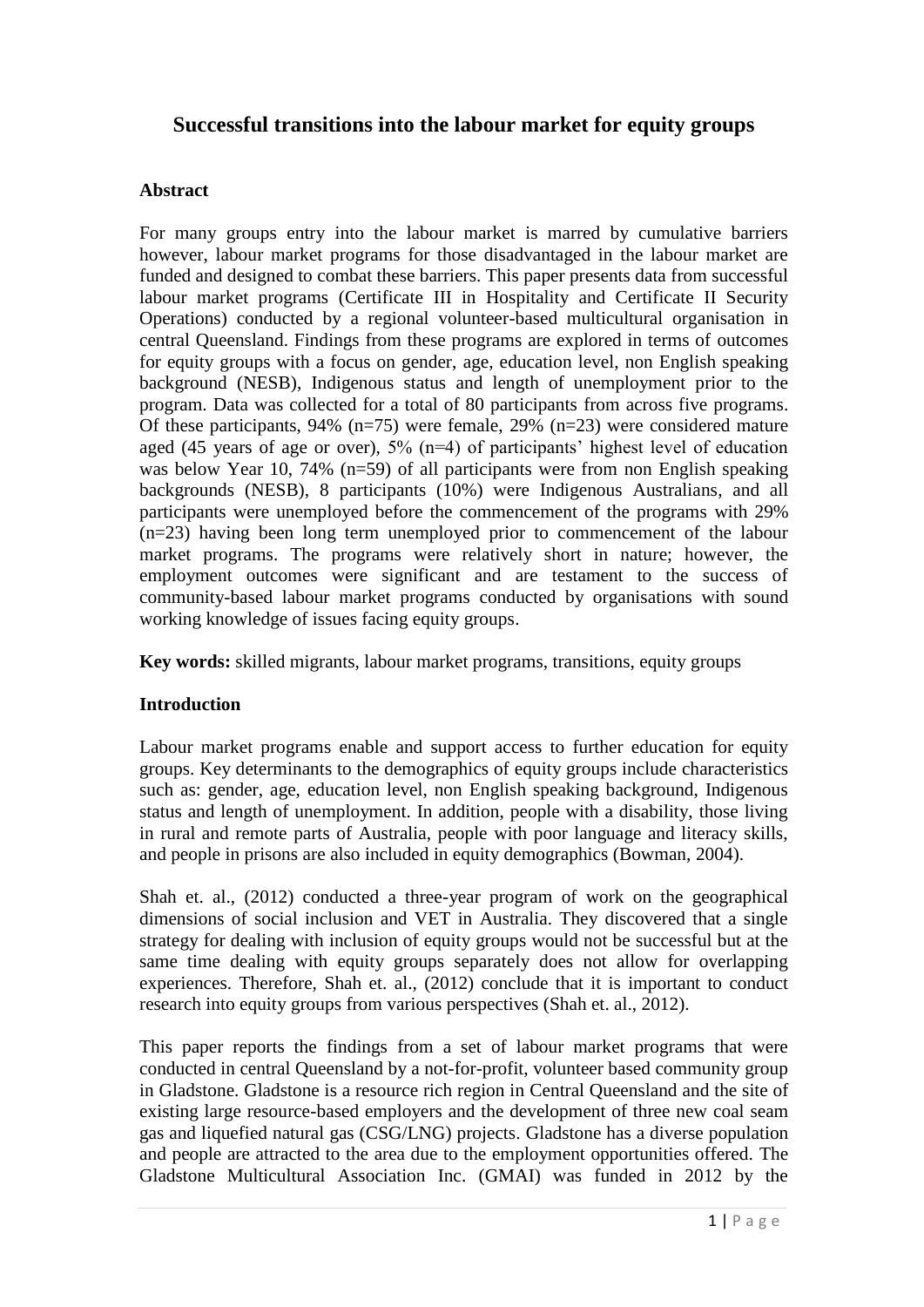Queensland Department of Education, Training and Employment to conduct a training and employment program under the *Skilling Queenslanders for Work* Scheme.

The GMAI was given this funding in order to try and improve the employment outcomes for a group of unemployed local people. According to Census 2011 (ABS, 2011) the two largest industries of employment in the Gladstone region were the manufacturing industry (17%) followed by the construction industry (13.8%). The large numbers of workers in these industries and the construction work occurring on large projects in the Gladstone region has lead to an increased population in the town, increased housing affordability and has increased the likelihood of workers from equity groups finding jobs in local businesses such as fast food outlets where businesses have experienced increased growth alongside a decrease in finding employees as many have gone to Curtis Island where the large construction of Gas plants occurred. There is an increase in both full time and part time work in many industries, including an increased demand in hospitality, security services, retail and administration.

In addition to the competencies covered in the content of the Certificate III in Hospitality and Certificate II Security Operations, the labour market programs reported in this study included conversational English, mock interviews, and direct contact with employers. Over 20% of participants (n=18) were employed by a local McDonalds restaurant. The employer of this restaurant came to visit the participants in person. The labour market programs also provided facilities to cater for children in the class as well as providing guest speakers from other potential employers, guest speakers from Indigenous Traditional Owners, and a graduation ceremony at the conclusion of the course (Butler et. al., 2013).

Equity groups have faced a multitude of barriers to employment. Certificate III in Hospitality and Certificate II Security Operations provide training to low sector entry fields with a broad range of jobs. Equity groups are more likely to experience successful transition to employment and enter the job sector more easily in these fields and hence these Certificates were offered.

This paper reports on the findings of an analysis of the secondary data which was recorded by GMAI on the demographics and outcomes from the labour market programs they conducted in 2012. The aim of this paper is to report the outcomes of community based LMPs for the equity group members who undertook them within a regional area of Australia. Equity group members tend to face a multitude of employment barriers and the successful outcomes from these programs can have wide reaching implications for the future economic and social participation of equity groups within regional areas. The theoretical underpinnings of the study are grounded in equity and social inclusion studies. The paper firstly overviews the equity literature in relation to gender, age, education level, non English speaking background, Indigenous status and length of unemployment, then presents the data and findings from the labour market programs, before concluding with key findings and areas for future research.

## **Literature Review**

Disadvantaged social groups emerged during the mid 1970s and since then equity groups have evolved and can be defined in a number of ways. According to the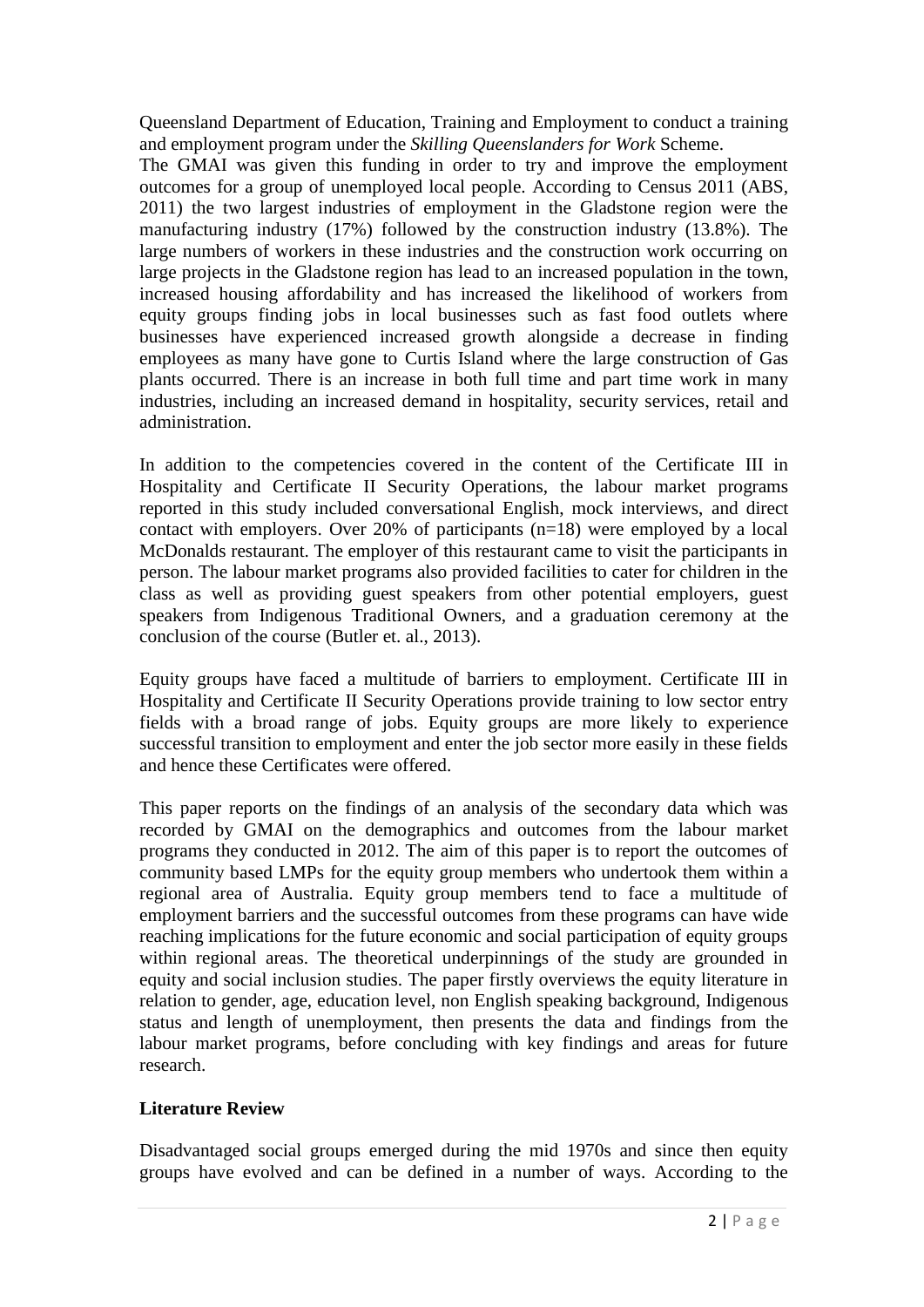University of Melbourne (2008), equity groups are: people from lower socioeconomic backgrounds, people from rural and isolated areas, people with a disability, people from non English speaking backgrounds, women and Indigenous people. In comparison, there are four equity groups defined under equal opportunity legislation (in terms of access to employment): women, Indigenous Australians, people from non English speaking backgrounds and people with a disability (University of Canberra, 2014).

This paper overviews the equity literature in relation to gender, age, education level, non English speaking background, Indigenous status and length of unemployment.

### *Gender*

Labour market outcomes differ for different equity groups. Coelli et. al., (2012) reports on a study of mature age workers undertaking further study using data from the Households, Income and Labour Dynamics in Australia Survey (HILDA) and the Survey of Education and Training (SET), and found that there are gender differences in the reasons for continuing with education. For males, the main reason for continuing education was to gain a promotion or a better job whereas for females, the reasons for continuing education were simply to gain employment. For women, completing a training course increased their chances of finding employment by onethird (Coelli et. al., 2012). In terms of participation rates in vocational education and training, women have higher pass rates and obtain higher qualifications than men; however, more men are employed after completion of their course than women (Dickie & Fitzgerald, 2012). In addition, women are more likely to be employed on a casual basis than men (Dickie & Fitzgerald, 2012).

## *Age*

Older workers are defined as people aged 45 or more who are able-bodied, in the civilian population, and either in paid employment or willing to work (Cully, 2004). Workers aged 45 years or more are disadvantaged in the labour market more than workers aged 25 to 44 years, who are considered to be prime age workers. Older workers themselves fall in to different groups. There are those older workers who have been displaced from work in the labour market and need to undertake further training in order to gain skills to make them more competitive against their younger counterparts. On the other hand, there are those older workers who undertake further training in order to remain competitive in the labour market (Cully, 2004). The former group are those who, as an equity group, need appropriate access to labour market programs in order to be able to re-enter the workforce.

Figgis (2012) describes the concept of "encore" careers for older workers in Australia. Due to the increased life expectancy of Australians, older workers need to be encouraged to remain in the workforce either by re-skilling in a different area as an alternative to retirement or to stay in their current employment until a later age.

## *Education level*

One in four Australians leaves school before completing their senior secondary certificate (Teese, 2012). The impact of this has been reduced through the introduction of vocational education and training into schools. The main reasons young Australians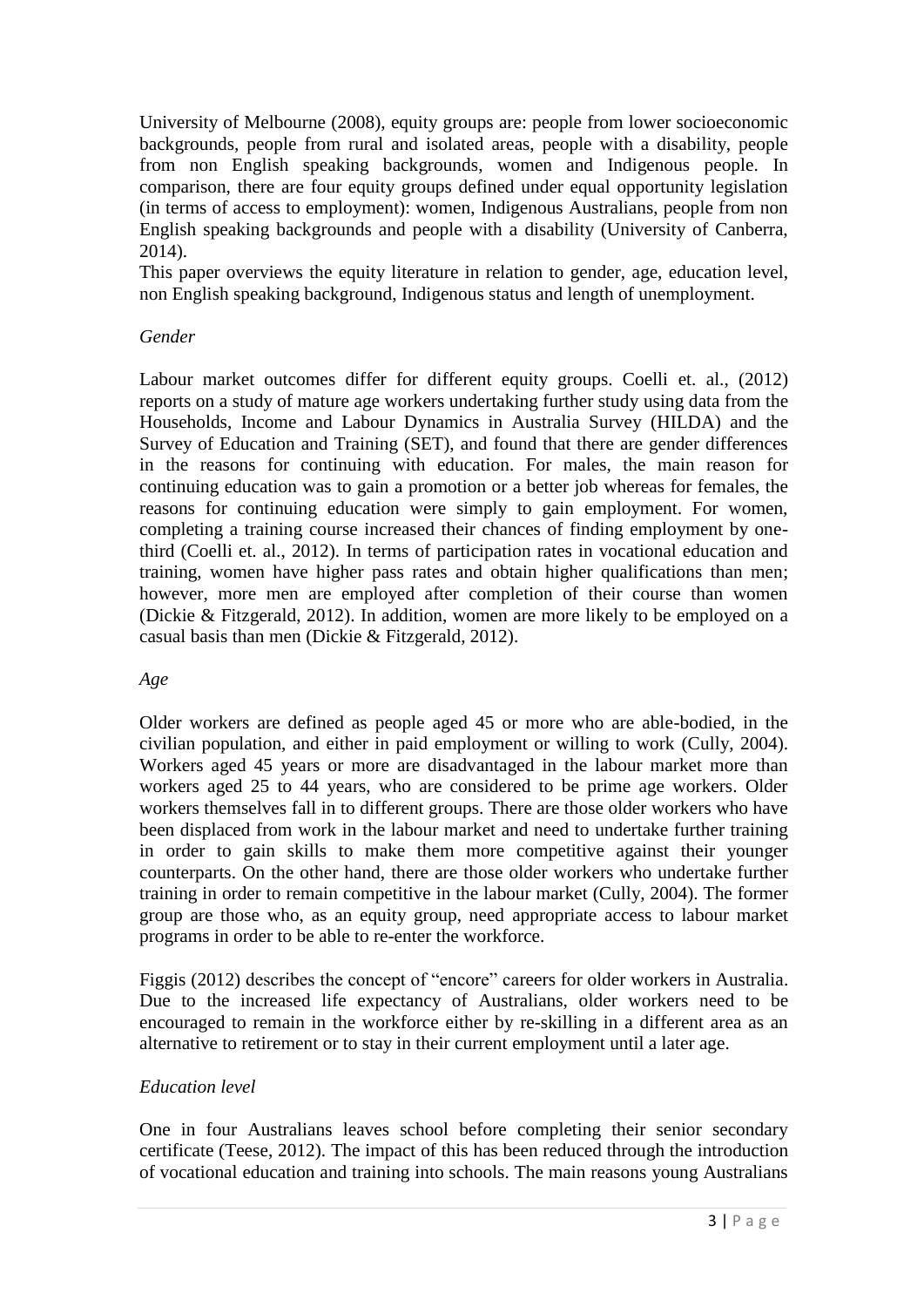are leaving school early are to earn an income, and due to a lack of interest in schoolwork. Teese (2012) found large variations in the proportions of young Australians leaving school across states as well as gender differences. Teese (2012) found one in five girls leave school early while only one in three boys do not complete secondary education.

Vocational education and training is not just undertaken by those who are mature aged or early school leavers. There has been an increase in people who already have tertiary vocational training or academic qualifications taking up further training (Lian Sim & Zinopoulos, 2004). For those people from non English speaking backgrounds, almost five times more males had completed a bachelor degree or higher and nearly three times as many females had completed a bachelor degree or higher who were enrolled in a training course (Lian Sim & Zinopoulos, 2004).

The increased participation rate in labour market programs of people with a high level of education may indicate the employment-based training opportunities that these programs provide to people from non English speaking backgrounds assists with the transition into the Australian labour market. Canada and Australia have both experienced an increase in more highly educated immigrants. In Australia, the percentage of new immigrants with a university degree was just over 49% for 2001 – 2005 census (Clarke & Skuterud, 2012, p. 21).

### *NESB*

Australia's Migration Program has changed over the past two decades from a focus on attracting migrants to increase Australia's population, to an emphasis on attracting skilled migrants in order to meet Australia's labour needs (Phillips & Spinks, 2012). The goal of immigration, settlement and citizenship policy is not about increasing the population of the country. It is a complex system that involves the production of programs that allow for settlement of people into Australia, while optimising their economic and social impact in the national interest (Phillips & Spinks, 2012).

*Australia has had a long history of using migrants to fill skill gaps and labour shortages, and continues to target skilled foreign workers for permanent and temporary migration* (Misko, 2012, p.37)

Although people from non English speaking backgrounds have pass rates slightly below the average for vocational training courses, their employment outcomes are very poor (Dumbrell et. al., 2004). Transitions into the labour market for this equity group involve improving their employment outcomes in addition to passing training courses.

## *Indigenous*

In the 2011 census, 2.5% of the Australian population identified as Indigenous Australians (ABS, 2013) and of those, 46% (who were over 15 years) were classified as employed (ABS, 2013). In 2008, COAG agreed to six targets for closing the gap between Indigenous and non-Indigenous Australians across urban, rural and remote areas. One of these outcomes was to halve the gap in employment outcomes between Indigenous and non Indigenous Australians within a decade (COAG, 2013).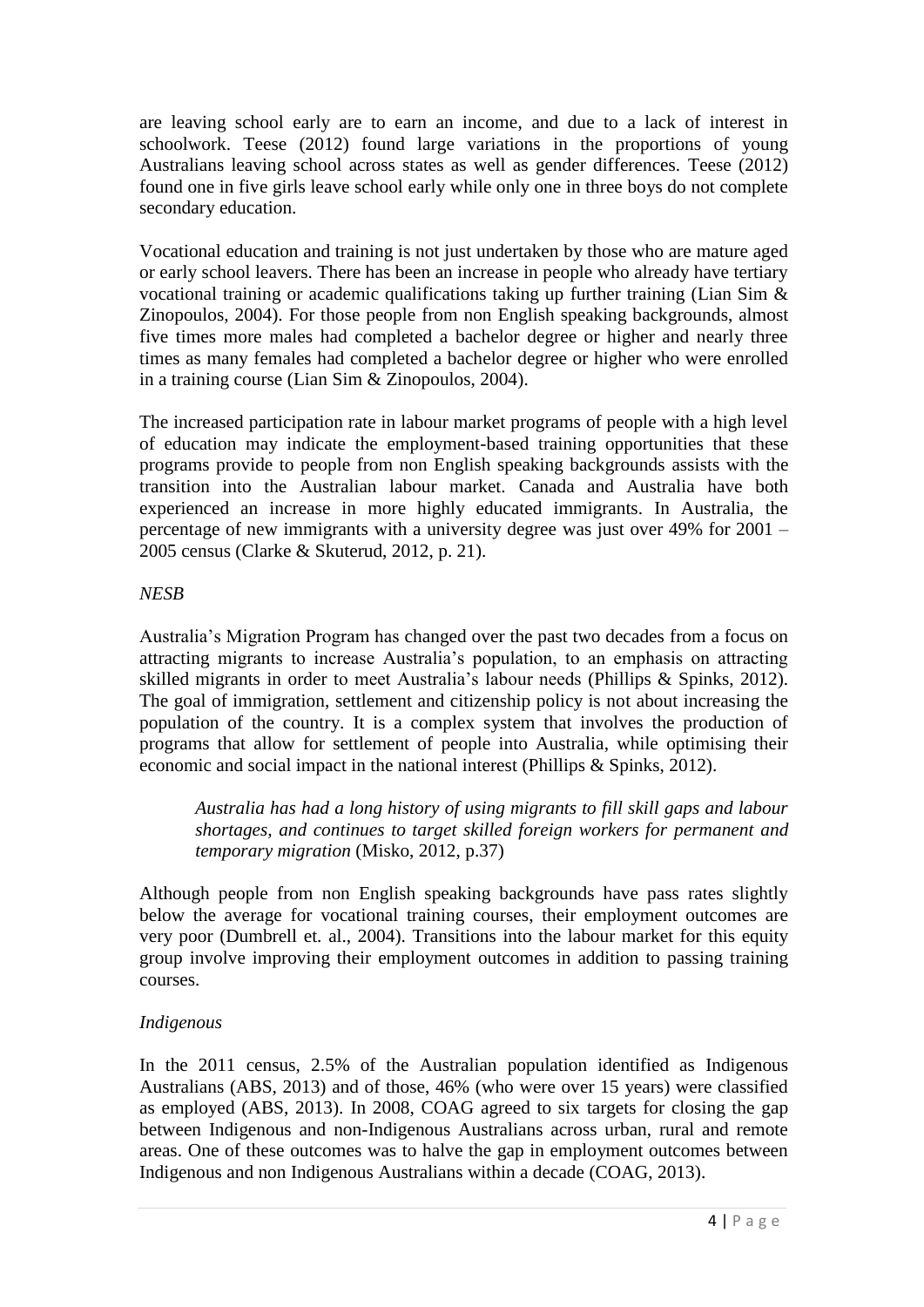In general, participation in education and training is low for Indigenous Australians. Biddle and Cameron (2012) used previous research and a number of datasets: the National Aboriginal and Torres Strait Islander Social Survey, the Census of Population and Housing, the Australian Early Development Index and the Longitudinal Surveys of Australian Youth to explore the educational participation of Indigenous Australians. They found that, in general Indigenous Australians were happier at school than other Australians, suggesting that a low level of happiness is not the main reason for low completion rates. They also found that the lower participation rate of Indigenous Australians compared to other Australians remains after controlling for remoteness and socio economic status.

In terms of Australian educational systems, the VET sector has the highest participation rate among Indigenous Australians compared with school, higher education and adult community education. Indigenous Australians may tend to opt for VET courses over community-based training courses for a variety of reasons, including Centrelink requirements, remote access to other types of education, or due to entry standards at tertiary institutions being too high (Boughton & Durnan, 2004).

### *Length of unemployment*

Long term unemployment has risen to an 11 year high (Sky News, 2013). In October 2013 the long-term unemployment rate in Australia was 1.2% and had not been at this level since September 2004 (Sky News, 2013). The long-term unemployed are defined as those who have been unemployed for greater than 12 months. Those who are longterm unemployed are considered an equity group and face barriers to entering the labour market such as poor physical and mental health (O'Hara, 2008).

### **Method**

The authors partnered with GMAI in a process of community engaged research to analyse the data from the labour market programs. The purpose being to assist GMAI with future applications for labour market program funding.

The methodology employed for this research was the quantitative analysis of secondary data from five cohorts of labour market program participants. The labour market programs were conducted by The Gladstone Multicultural Association Inc (GMAI) who was funded in 2012 by the Queensland Department of Education, Training and Employment to conduct a training and employment program under the *Skilling Queenslanders for Work* Scheme. The courses offered were Certificate III in Hospitality Accommodation Services (four cohorts across two locations) and Certificate II Security Operations (one cohort). The sample of participants (n=80) were involved across five programs, four of which were conducted in Gladstone and one in Rockhampton. The programs ran for a period of three weeks and were available to job seekers who were unemployed. Table 1 displays a breakdown of participants in the program courses.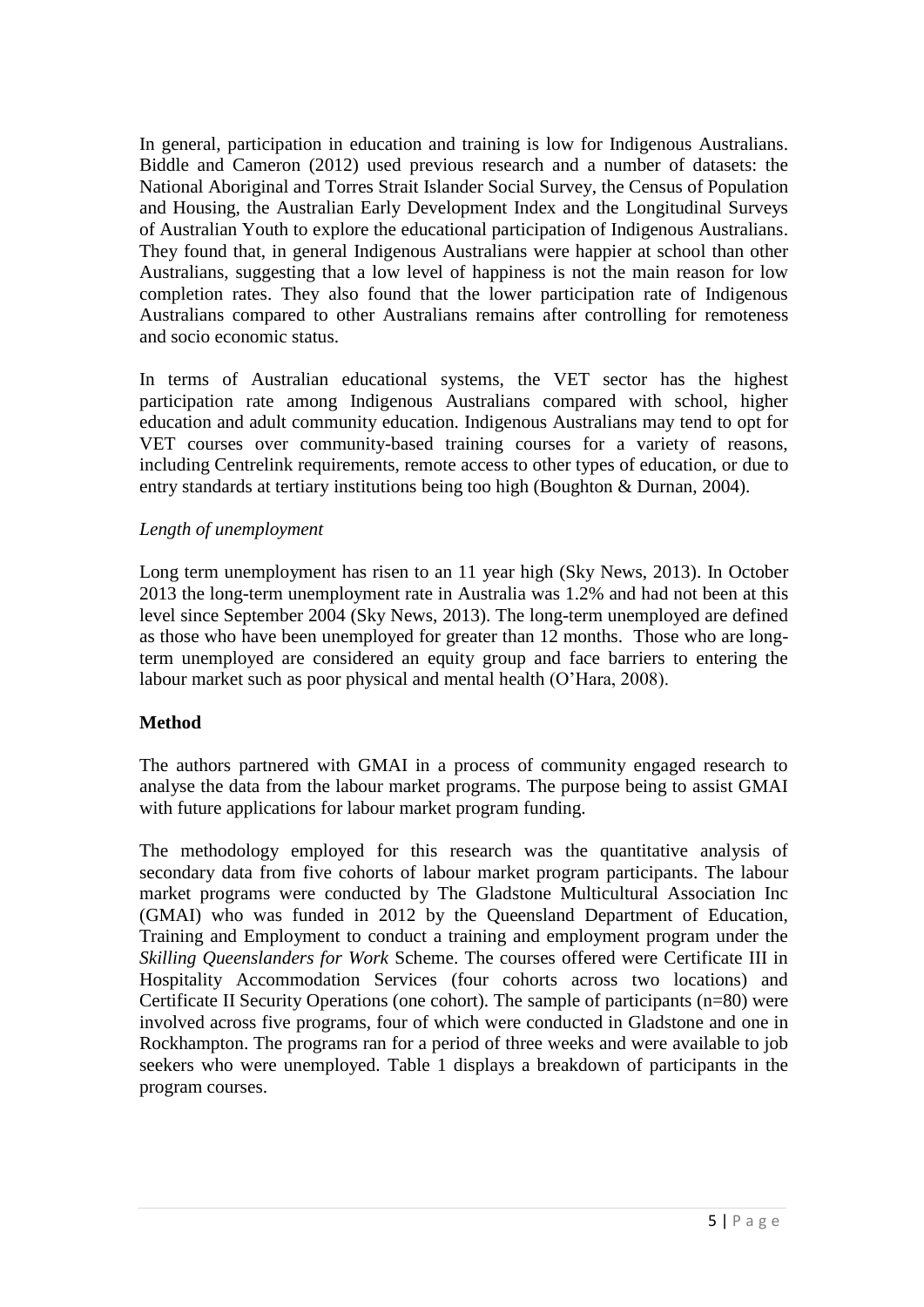| <b>Course Code</b> |          | Course name                                                        | <b>Duration</b> | Location    | <b>Participants</b> |
|--------------------|----------|--------------------------------------------------------------------|-----------------|-------------|---------------------|
| K1G                | SIT30707 | Certificate III in Hospitality<br>(Accommodation Services)         | 3 weeks         | Gladstone   | 19                  |
| <b>KSEC</b>        | CPP20211 | Certificate II in Security 2 weeks<br>Operations                   |                 | Gladstone   | 5                   |
| K2G                | SIT30707 | Certificate III in Hospitality 3 weeks<br>(Accommodation Services) |                 | Gladstone   | 19                  |
| K <sub>3</sub> G   | SIT30707 | Certificate III in Hospitality 3 weeks<br>(Accommodation Services) |                 | Gladstone   | 24                  |
| K <sub>1</sub> R   | SIT30707 | Certificate III in Hospitality<br>(Accommodation Services)         | 3 weeks         | Rockhampton | 13                  |

**Table 1: Program Courses**

Quantitative analysis of de-identified secondary data from the five cohorts of the labour market programs was undertaken with the use of SPSS version 19 and descriptive statistics generated. GMAI conducted a routine 6 monthly follow-up of all participants by contacting them to obtain data regarding their employment 6 months after completing the course.

### **Findings and discussion**

The findings are presented in terms of participants' employment status and industry of employment 6 months after course completion for each of the following key equity group demographics: age, education level, non English speaking background (NESB), Indigenous status, and length of unemployment prior to completing the program.

Of the 80 participants, 94% (n=75) were female; 71% (n=47) were aged between 25 and 44 years of age, with 29% (n=23) considered mature aged (45 years or over); 19%  $(n=15)$  of participants had a bachelor degree or higher while 5%  $(n=4)$  of participants' highest level of education was below Year 10; 74% (n=59) of all participants were from non English speaking backgrounds (NESB); 10% of participants  $(n=8)$  were Indigenous Australians; and all participants were unemployed before the commencement of the programs.

The largest equity group in this study were females. The aspects of the labour market program offered which support this equity group include having access to childcare during the course as well as the large variety of work available in the hospitality industry. There tends to be opportunities for part-time work in the hospitality industry. With a large amount of heavy industry work in the Gladstone area, many partners are seeking part time work. The Hospitality industry provides for equity groups such as women to move more easily into part time work.

Length of unemployment prior to commencement of the programs was broken down into three periods: <12 months, 12–24 months, and >24 months. The majority of the participants (71.3%) had been unemployed for  $\langle 12 \rangle$  months, followed by 23.8% for  $>24$  months prior to joining the program. When combined those who had been unemployed for more than a year prior to the program represented 28.8% of all participants.

The specific occupations that participants were engaged in 6 months after the course completion were mainly in the hospitality industry. The largest single employer from the group was McDonalds family restaurant (n=18). Other occupations included local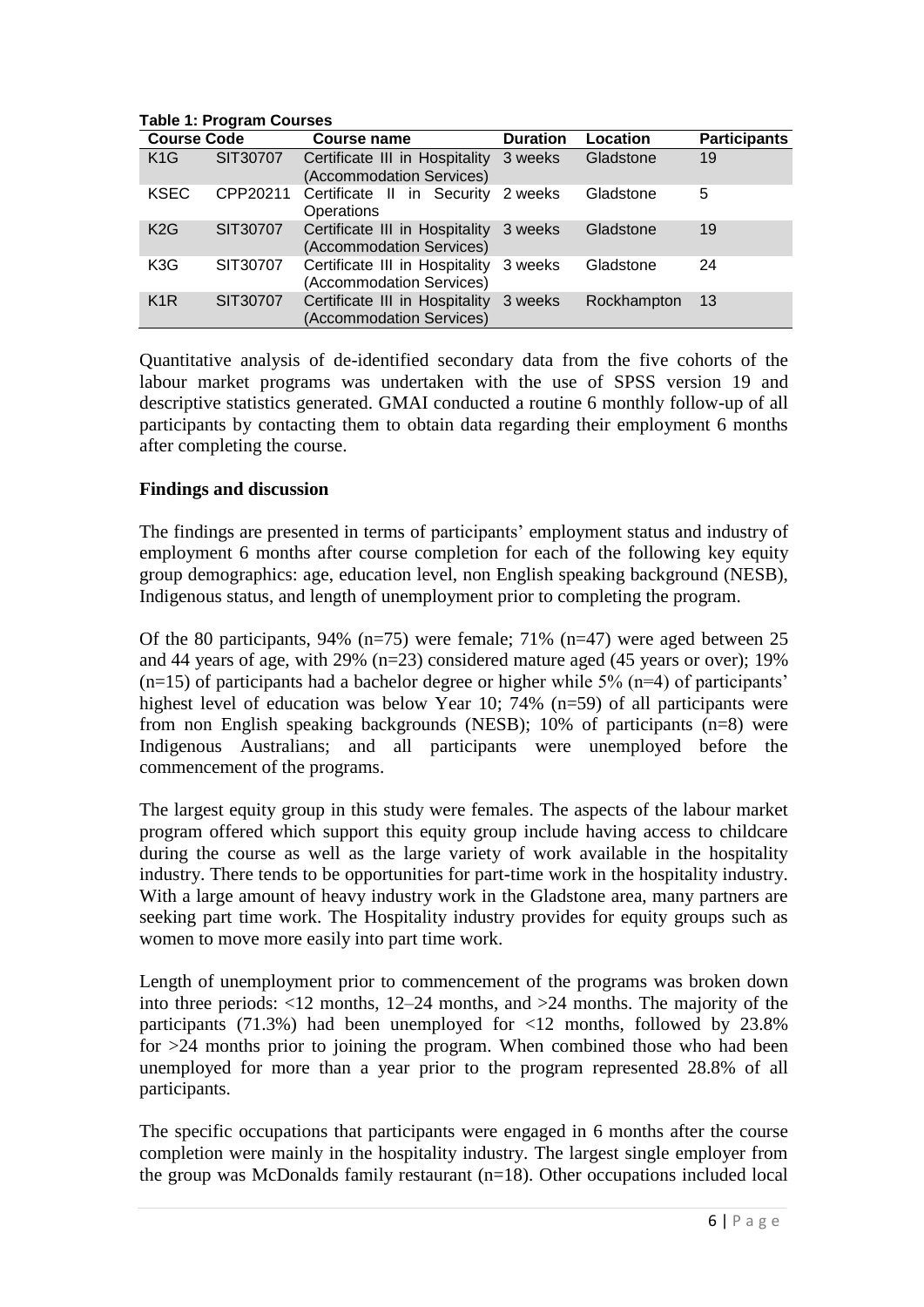restaurants, local security companies, retail (Fish Market), receptionist work and one participant found employment with local council as a meter reader.

### *Age and employment status 6 months after course completion*

Data for employment status 6 months after the course completion was broken down into three categories: Not employed (NE), Employed  $\langle 25 \rangle$  hours per week, and Employed >25 hours per week. A cross tabulation of age and employment status 6 months after the course completion is shown in Table 2 below. The greatest number of participants working 6 months after the course completion were in the  $40 - 44$  year age range and were Employed <25 hours per week after the course completion. This was followed by those in the  $30 - 34$  year age range who were also Employed  $\langle 25 \rangle$ hours per week.

|       | Table 2: Age and employment status 6 months after course completion<br>Employment status 6 months |                  |               |                |                |         |  |  |  |  |  |  |
|-------|---------------------------------------------------------------------------------------------------|------------------|---------------|----------------|----------------|---------|--|--|--|--|--|--|
|       |                                                                                                   |                  |               |                |                |         |  |  |  |  |  |  |
|       |                                                                                                   | after completion |               |                |                |         |  |  |  |  |  |  |
|       |                                                                                                   | NE.              | $<$ 25 $h$ rs | $>25$ hrs      | Total          | Percent |  |  |  |  |  |  |
| Age   | $15 - 19$                                                                                         | 0                |               |                | 8              | 10      |  |  |  |  |  |  |
|       | 20-24                                                                                             | O                |               |                | $\overline{2}$ | 3       |  |  |  |  |  |  |
|       | $25 - 29$                                                                                         | 0                | 4             |                | 5              | 6       |  |  |  |  |  |  |
|       | 30-34                                                                                             |                  | 10            | 4              | 15             | 18      |  |  |  |  |  |  |
|       | 35-39                                                                                             |                  | 5             | $\overline{2}$ | 8              | 10      |  |  |  |  |  |  |
|       | 40-44                                                                                             |                  | 15            | 3              | 19             | 24      |  |  |  |  |  |  |
|       | 45-49                                                                                             | $\mathcal{P}$    | 8             |                | 11             | 14      |  |  |  |  |  |  |
|       | 50-54                                                                                             |                  | 3             |                | 4              | 5       |  |  |  |  |  |  |
|       | 55-59                                                                                             | O                | 4             | 2              | 6              | 8       |  |  |  |  |  |  |
|       | 60-64                                                                                             |                  |               |                |                |         |  |  |  |  |  |  |
|       | 65andover                                                                                         | 0                |               |                |                |         |  |  |  |  |  |  |
| Total |                                                                                                   | 5                | 59            | 16             | 80             | 100     |  |  |  |  |  |  |

**Table 2: Age and employment status 6 months after course completion**

#### *Age and industry employed in 6 months after course completion*

The courses conducted were Certificate III in Hospitality (Accommodation Services) and Certificate II in Security Operations. The industries that participants were employed in 6 months after course completion were: Accommodation, cafes and restaurants (30%), then Personal and other services (26%), followed by Retail trade (5%) and then Health and community services (4%). In terms of these participants considered mature aged (45 years and over) as an equity group, the industry with the largest number of participants aged over 45 years was Personal and other services (30%), followed by Accommodation, cafes and restaurants (26%), then Health and community services (13%), and then the Retail trade (9%).

**Table 3: Age and industry employed in 6 months after course completion**

|                                   | Age      |          |          |          |             |          |     |          |          |          |          |       |    |
|-----------------------------------|----------|----------|----------|----------|-------------|----------|-----|----------|----------|----------|----------|-------|----|
| Industry                          | 15-      | $20-$    | $25 -$   | $30-$    | $35 -$      | 40-      | 45- | $50-$    | $55-$    | -60      | 65<br>&  | Total | %  |
|                                   | 19       | 24       | 29       | 34       | 39          | 44       | 49  | 54       | 59       | 64       | over     |       |    |
| Mining                            | 0        | 0        | 0        | 0        | $\Omega$    | 1        | 0   | 0        | $\Omega$ | $\Omega$ | $\Omega$ | 1     | 1  |
| Manufacturing                     | 0        | 0        | 0        | 1        | 0           | 0        | 0   | 0        | 0        | 0        | 0        | 1     | 1  |
| Retail trade                      | 1        | $\Omega$ | 0        | 1        | $\mathbf 1$ | $\Omega$ | 0   | $\Omega$ | 2        | $\Omega$ | $\Omega$ | 5     | 6  |
| Accom, cafes &<br>restaurants     | -3       | 2        | 3        | 5        | 2           | 9        | 2   | 2        | 0        | 1        | 1        | 30    | 38 |
| Communications<br><b>Services</b> | $\Omega$ | $\Omega$ | $\Omega$ | $\Omega$ | $\Omega$    | $\Omega$ | 0   | $\Omega$ |          | $\Omega$ | $\Omega$ |       | 1  |
| &<br>Govt<br>admin                | 0        | $\Omega$ | 0        | 0        | 0           | 0        | 0   | 1        | 0        | $\Omega$ |          |       | 1  |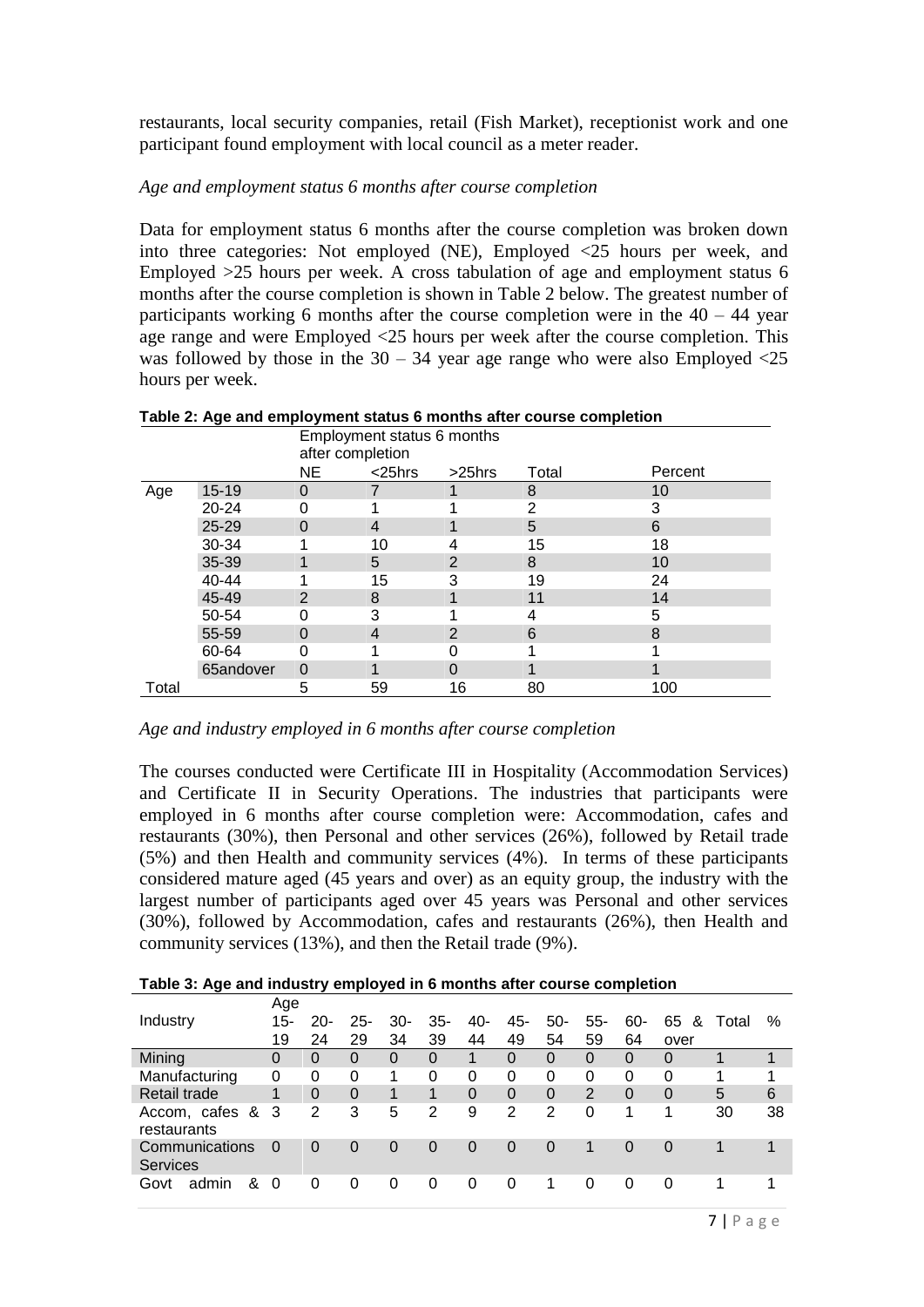| Defence                              |    |          |   |    |          |          |                |   |          |          |   |    |    |
|--------------------------------------|----|----------|---|----|----------|----------|----------------|---|----------|----------|---|----|----|
| Education                            | 2  | 0        | 0 | 0  | $\Omega$ | $\Omega$ |                | 0 | 0        | $\Omega$ | 0 | 3  | 4  |
| Health<br>&<br>community<br>services | 0  | 0        | 0 | 1  | 0        | 0        | 2              | 0 | 1        | 0        | 0 | 4  | 5  |
| Personal & other<br>services         | -2 | $\Omega$ | 1 | 5  | 4        | 7        | $\overline{4}$ |   | 2        | $\Omega$ | 0 | 26 | 33 |
| Not Employed                         | 0  | 0        | 0 |    | 1        |          | 2              | 0 | 0        | 0        | 0 | 5  | 6  |
| Child raising                        | 0  | $\Omega$ | 1 | 1  | $\Omega$ | 1        | $\Omega$       | 0 | $\Omega$ | $\Omega$ | 0 | 3  | 4  |
| Total                                | 8  | 2        | 5 | 15 | 8        | 19       | 11             | 4 | 6        |          | л | 80 |    |

*Education level and employment status 6 months after course completion*

A cross tabulation of education level and employment status 6 months after the course completion can be seen in Figure 1. Participants with a Bachelor degree or higher  $(n=11)$  followed by a Diploma  $(n=10)$  and Year 12  $(n=10)$  as the highest level of education, were the largest groups Employed for <25 hours per week 6 months after the course completion. The highest levels of education for those Employed >25 hours per week 6 months after the course completion were Year 12 (n=4) and Bachelor degree or higher (n=4).





## *Education level and industry employed in 6 months after course completion*

In terms of education level and industry employed in 6 months after course completion, participants with an education level below Year 10 (n=4) were employed in Personal and other services (n=2) followed by Government administration and Defence  $(n=1)$  and then Unemployed  $(n=1)$  6 months after completion of the course.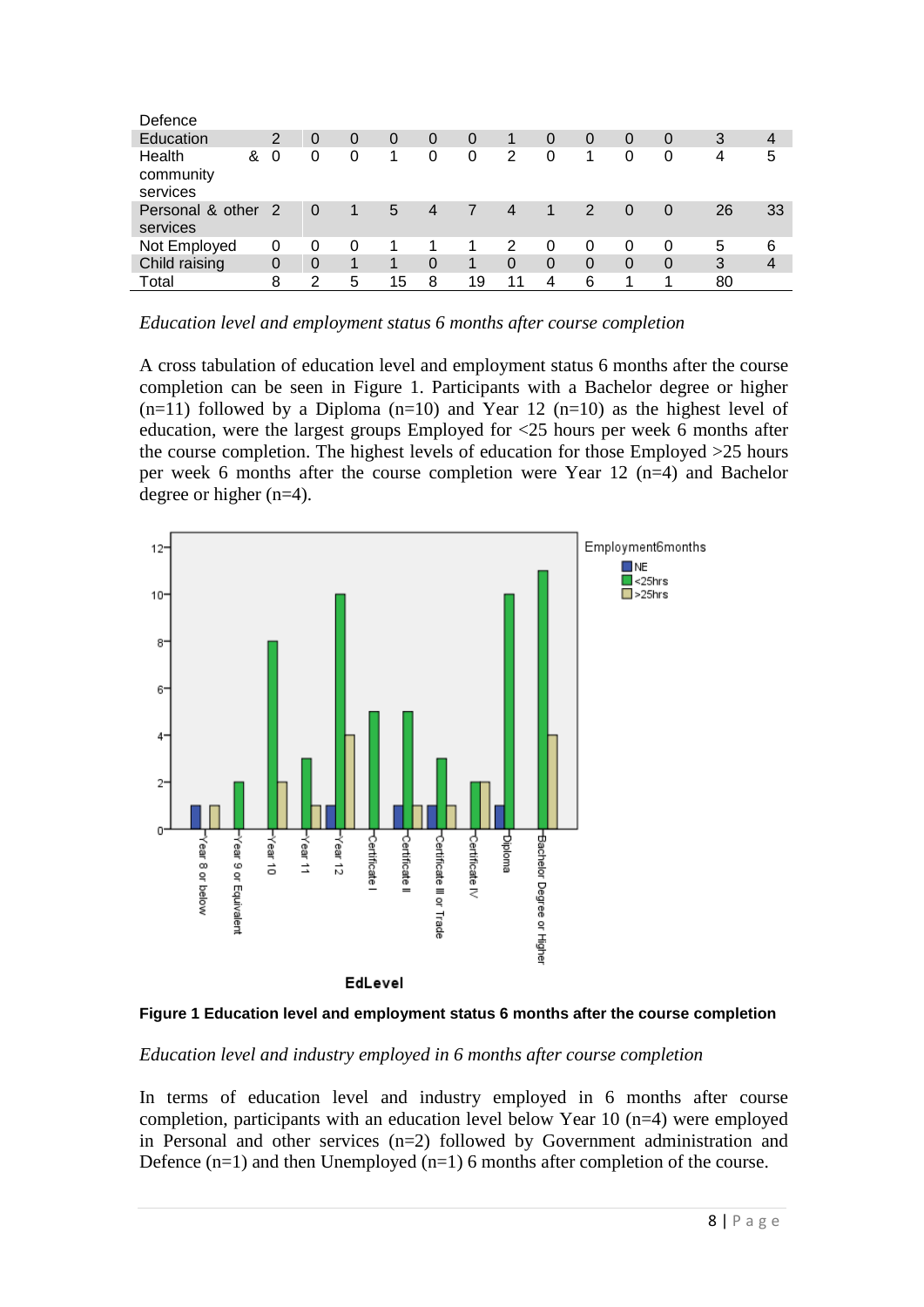| Industry                                                 |                | <b>Education Level</b> |              |                |                |                |                |                |                |                |                |                |
|----------------------------------------------------------|----------------|------------------------|--------------|----------------|----------------|----------------|----------------|----------------|----------------|----------------|----------------|----------------|
|                                                          | Y8             | Y9                     | Y10          | Υ1             | Y12            | Certl          | Certl          | Cert III       | Certl          | Dip            | Ba             | Total          |
|                                                          | or <           | $or =$                 |              | 1              |                |                |                | or             | $\vee$         |                | or             |                |
|                                                          |                |                        |              |                |                |                |                | trade          |                |                | high           |                |
| Mining                                                   | $\Omega$       | $\mathbf 0$            | $\Omega$     | $\overline{0}$ | $\mathbf 0$    | $\Omega$       | $\Omega$       | 1              | $\Omega$       | $\Omega$       | $\Omega$       | $\mathbf{1}$   |
| Manufact-uring                                           | $\Omega$       | 0                      | $\Omega$     | 0              | $\mathbf 0$    | $\Omega$       | 0              | 0              | $\Omega$       | $\Omega$       | 1              | 1              |
| Retail trade                                             | $\Omega$       | $\mathbf 0$            | 1            | $\overline{0}$ | $\mathbf{1}$   | 2              | $\overline{0}$ | $\mathbf 0$    | 1              | $\overline{0}$ | $\Omega$       | 5              |
| Accom, cafes &<br>restaurants                            | 0              | $\mathbf 0$            | 6            | 1              | 6              | $\overline{2}$ | $\overline{2}$ | $\overline{2}$ | $\mathbf 0$    | 5              | 6              | 30             |
| Commun-<br>ications<br>Services                          | $\Omega$       | $\overline{0}$         | $\Omega$     | $\overline{0}$ | $\overline{0}$ | $\overline{0}$ | 0              | 0              | 1              | $\Omega$       | $\overline{0}$ | $\mathbf{1}$   |
| Govt admin<br>&<br>Defence                               | $\Omega$       | 1                      | $\mathbf{0}$ | $\mathbf 0$    | $\mathbf 0$    | 0              | 0              | 0              | $\mathbf 0$    | $\mathbf 0$    | $\mathbf 0$    | 1              |
| Education                                                | $\overline{0}$ | $\overline{0}$         | $\mathbf{1}$ | $\overline{0}$ | $\mathbf 0$    | $\mathbf 0$    | 1              | 0              | $\overline{0}$ | $\overline{0}$ | $\mathbf{1}$   | 3              |
| &<br>Health<br>community<br>services                     | $\mathbf 0$    | $\Omega$               | $\mathbf{0}$ | 1              | 1              | 0              | 0              | 1              | $\Omega$       | $\mathbf 0$    | 1              | $\overline{4}$ |
| $\boldsymbol{\mathcal{S}}$<br>Personal<br>other services | $\mathbf{1}$   | 1                      | 1            | $\overline{2}$ | 6              | 1              | $\overline{2}$ | 0              | $\overline{2}$ | 5              | 5              | 26             |
| Not Employed                                             | 1              | 0                      | 0            | 0              | 1              | 0              | 1              | 1              | $\Omega$       | 1              | 0              | 5              |
| Child raising                                            | $\overline{0}$ | $\mathbf 0$            | 1            | $\overline{0}$ | $\mathbf 0$    | $\Omega$       | 1              | $\Omega$       | $\Omega$       | $\Omega$       | 1              | 3              |
| Total                                                    | $\mathfrak{p}$ | $\overline{2}$         | 10           | 4              | 15             | 5              | 7              | 5              | 4              | 11             | 15             | 80             |

**Table 4 Education level and industry employed in 6 months after course completion**

*Non English speaking background (NESB) and employment status 6 months after course completion*

The comparison between employment status 6 months after the course completion and NESB status shows that the highest number of participants in both NESB and ESB were Employed <25 hours per week 6 months after the course completion. Those participants from NESB had the highest number Employed >25 hours per week as can be seen in Table 5.

| Table 5 Non English speaking background (NESB) and employment status 6 months |  |  |  |  |
|-------------------------------------------------------------------------------|--|--|--|--|
| after course completion                                                       |  |  |  |  |

|             |             |    | Employment status 6 months |        |       |  |  |  |  |  |  |
|-------------|-------------|----|----------------------------|--------|-------|--|--|--|--|--|--|
|             |             | ΝE | $<$ 25 $h$ rs              | >25hrs | Total |  |  |  |  |  |  |
| <b>NESB</b> | <b>NESB</b> |    | 43                         | 14     | 59    |  |  |  |  |  |  |
|             | ESB         |    | 16                         |        | 21    |  |  |  |  |  |  |
| Гоtal       |             | 5  | 59                         | 16     |       |  |  |  |  |  |  |

*Non English speaking background (NESB) and industry employed in 6 months after course completion*

Those participants from NESB (n=59) had the greatest employment in the Accommodation, cafes and restaurants (n=24) industry, followed by Personal and other services (n=21).

#### *Indigenous status and employment status 6 months after course completion*

The comparison between Indigenous status and employment status 6 months after the course completion shows that the majority of Indigenous participants  $(n=7)$  were Employed <25 hours per week 6 months after completion of the course.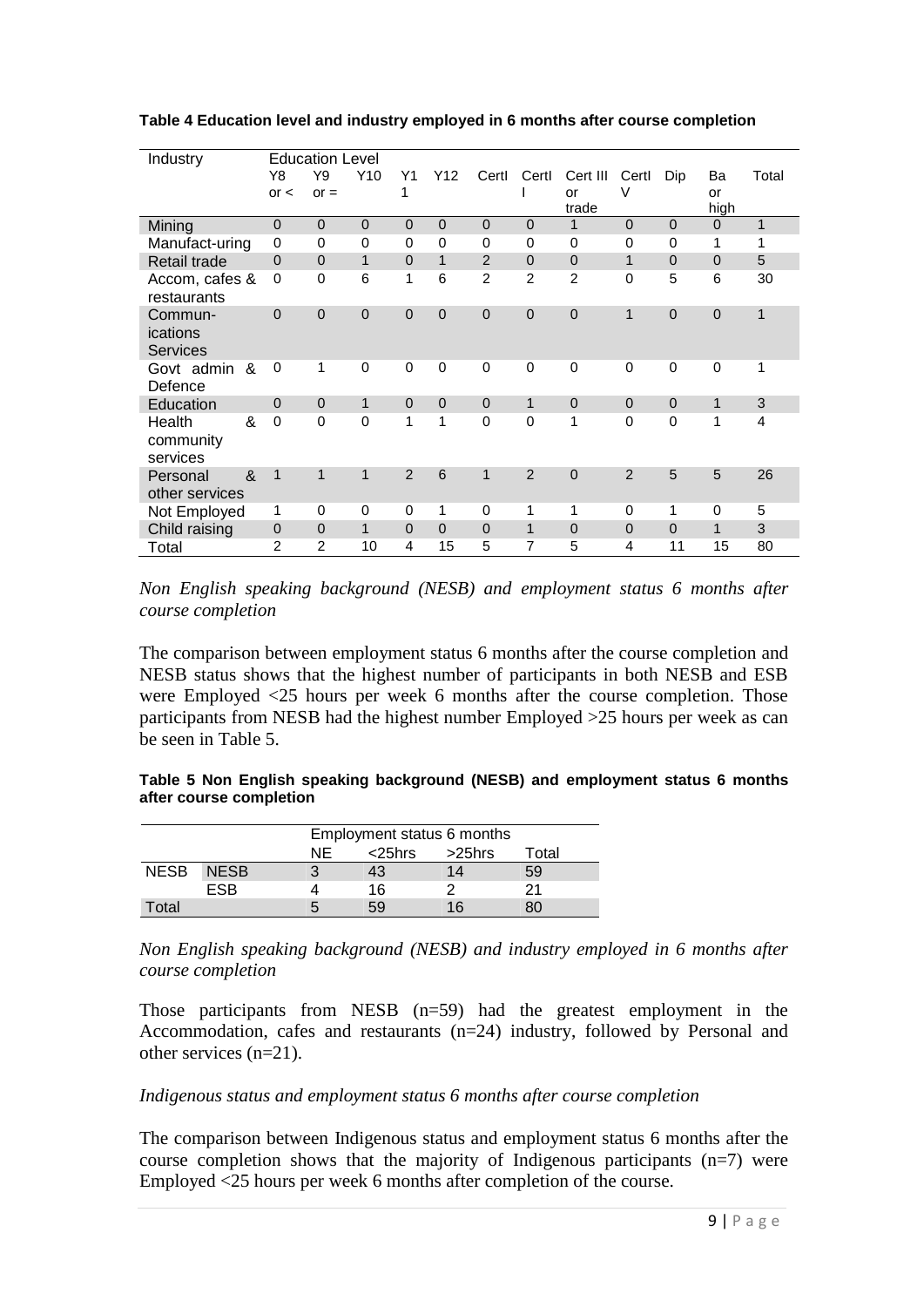|            |  |  | Table 6 Indigenous status and employment status 6 months after the course |  |  |  |
|------------|--|--|---------------------------------------------------------------------------|--|--|--|
| completion |  |  |                                                                           |  |  |  |

|            | Employment status 6 months              |  |    |        |       |  |  |  |  |  |  |
|------------|-----------------------------------------|--|----|--------|-------|--|--|--|--|--|--|
|            | after completion<br>ΝE<br>$<$ 25 $h$ rs |  |    |        |       |  |  |  |  |  |  |
|            |                                         |  |    | >25hrs | Total |  |  |  |  |  |  |
| Indigenous | Indig                                   |  |    |        |       |  |  |  |  |  |  |
| status     | Non Indig 4                             |  | 52 | 16     | 72    |  |  |  |  |  |  |
| Total      |                                         |  | 59 | 16     | 80    |  |  |  |  |  |  |

*Indigenous status and industry employed in 6 months after course completion*

When comparing Indigenous status and industry employed in 6 months after course completion it can be seen in Figure 2 that Personal and other services as well as Accommodation, cafes and restaurants are the two highest industries of employment status 6 months after course completion for both Indigenous and non-Indigenous participants.





#### *Length of unemployment and employment status 6 months after course completion*

Table 7 displays the length of unemployment of participants prior to completing the course compared with employment status 6 months post course. Those who had been unemployed for over 24 months prior to joining the course were more likely to be Employed  $\langle 25 \rangle$  hours per week (n=13) followed by being Employed  $>25$  hours per week (n=5). Those who had been unemployed for less than 12 months prior to the joining the course were also most likely to be Employed <25 hours per week 6 months after the course completion (n=42), followed by being Employed for  $>25$  hours per week (n=11).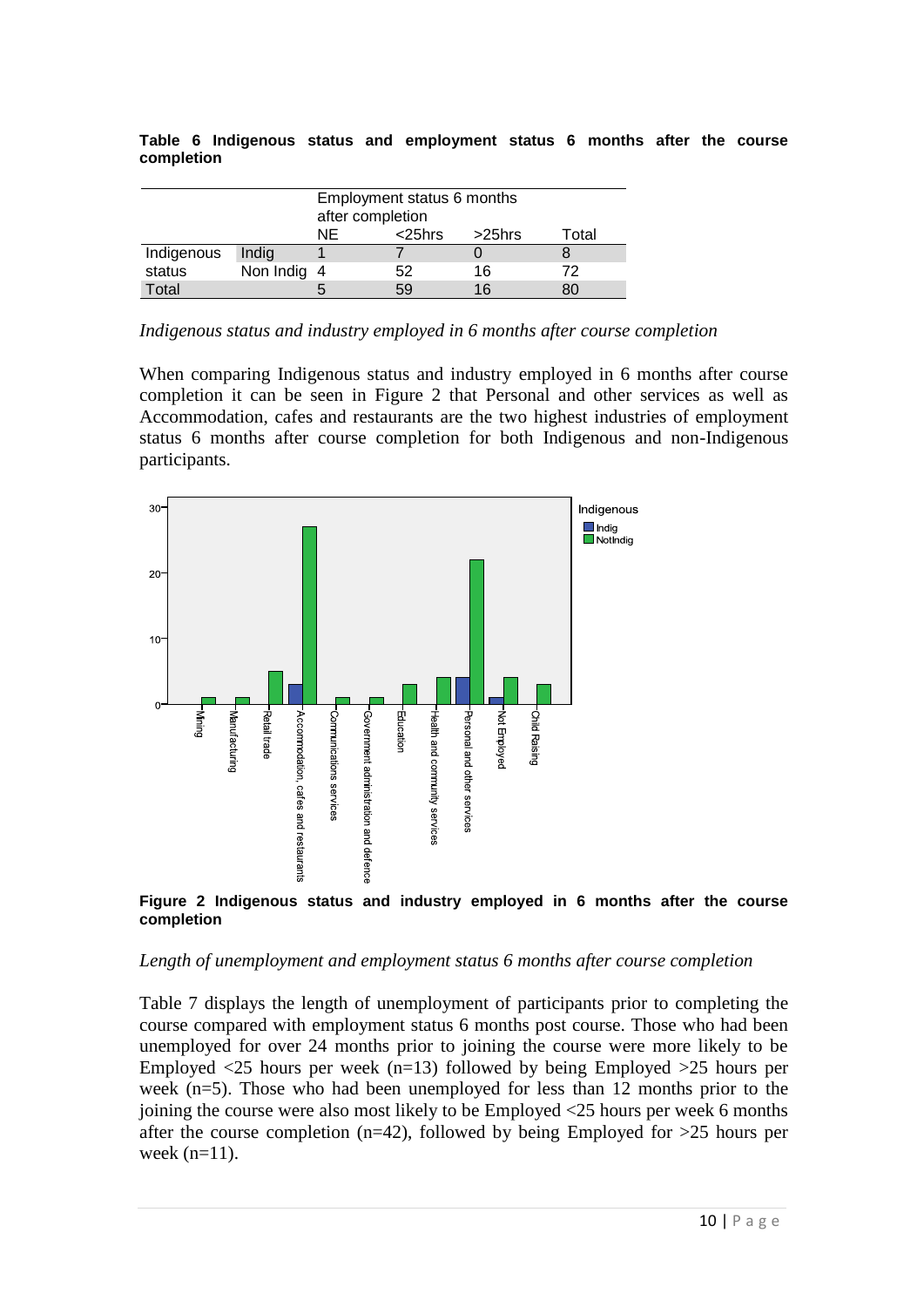|                                |               |     | Employment status 6 months after completion |           |       |  |  |  |  |  |
|--------------------------------|---------------|-----|---------------------------------------------|-----------|-------|--|--|--|--|--|
|                                |               | NE. | $<$ 25 $h$ rs                               | $>25$ hrs | Total |  |  |  |  |  |
| Length of                      | $<$ 12 months | 4   | 42                                          | 11        | 57    |  |  |  |  |  |
| Unemployment                   | 12-24 months  | - 0 | 4                                           |           | 4     |  |  |  |  |  |
| prior to joining<br>the course | $>24$ months  |     | 13                                          |           | 19    |  |  |  |  |  |
| Total                          |               |     | 59                                          | 16        | 80    |  |  |  |  |  |

**Table 7 Length of Unemployment prior to joining the course and employment status 6 months after the course completion** 

*Length of unemployment and industry employed in 6 months after course completion*

It can be seen from Figure 3 that Personal and other services as well as Accommodation, cafes and restaurants were the top two industries of employment for participants post course.



**Figure 3 Length of unemployment and industry employed in 6 months after course completion**

Of those participants who had been unemployed for over 24 months prior to joining the course (n=19), five had a Bachelor degree or higher. These 5 participants were either employed  $(n=4)$  or child raising  $(n=1)$  6 months after completing the course.

| Table 8 Participants with a Bachelor degree or higher Unemployed for >24 months |  |  |  |
|---------------------------------------------------------------------------------|--|--|--|
|---------------------------------------------------------------------------------|--|--|--|

| Participant | Gender | Aae | Country of<br><b>Birth</b> | <b>Employment status 6</b><br>completion | months              | after |
|-------------|--------|-----|----------------------------|------------------------------------------|---------------------|-------|
|             |        | 29  | China                      | $<$ 25 hrs p/w                           | Accom, cafes & rest |       |
|             |        | 48  | Thailand                   | $<$ 25 hrs p/w                           | Accom, cafes & rest |       |
| 3           |        | 56  | Congo                      | $<$ 25 hrs p/w                           | Health & comm.      |       |
| 4           |        | 46  | Sri Lanka                  | $<$ 25 hrs p/w                           | Education           |       |
| 5           |        | 29  | China                      | $>25$ hrs $p/w$                          | Child raising       |       |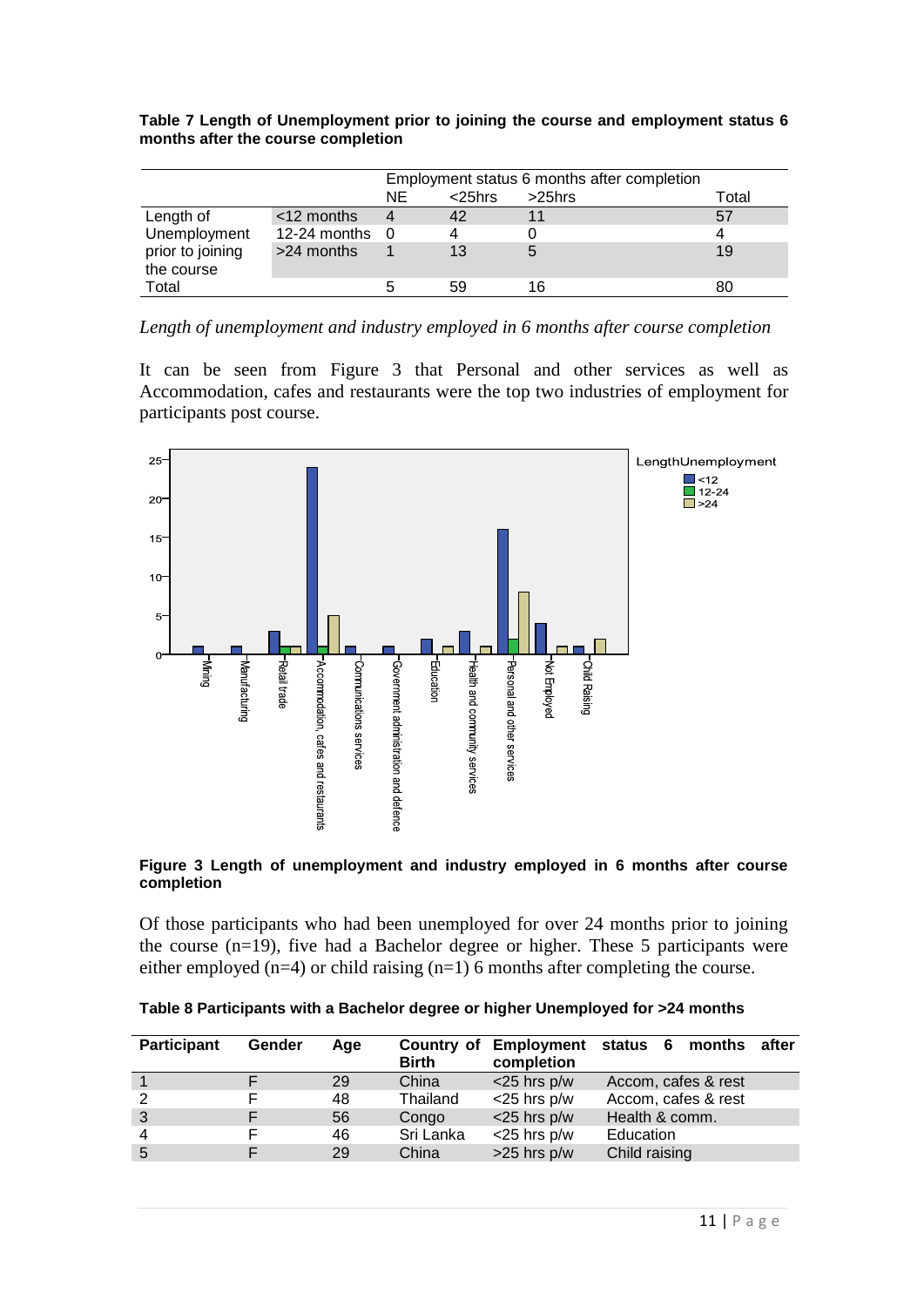#### **Conclusions**

This paper has presented the findings from a study which has explored the outcomes of a cohort of labour market program participants from central Queensland. Findings from these programs were analysed in terms of equity groups with a focus on the following equity dimensions: age, education level, non English speaking background, Indigenous status and length of unemployment prior to the program. We found the largest industry sector for employment for participants 6 months after completion of the course was the Accommodation, cafes and restaurants (37.5%) industry followed by the Personal and other services (32.5%) industry. This would be expected as the labour market programs conducted by the volunteer-based multicultural organisation were based on a Certificate III in Hospitality and a Certificate II in Security Operations. Most striking is the employment outcomes for participants. Six months after the course completion 93.8% of participants were employed. 73.8% of participants were employed at <25 hours per week, 20% were employed for more than 25 hours per week and 6.3% were unemployed. The 40-44 year age range (which constituted 24% of all participants) had the greatest number of participants employed 6 months after completion of the course at less than 25 hours per week.

Those who had been unemployed for over 24 months prior to joining the course were more likely to be employed  $\langle 25 \rangle$  hours per week (n=13) 6 months after the course completion. Those who had been unemployed for less than 12 months prior to the joining the course were also most likely to be employed <25 hours per week 6 months after the course completion (n=42).

Overall the employment outcomes for the Industry Services Training 2012 with GMAI have been very successful.

*Outcomes obtained, both tangible and intangible, illustrate the benefits to a community of engaging positively with their under-utilised migrant resources. These benefits accrue not only to the migrants and their families but also to their employers, the broader business community, Government and service providers* (Butler et. al., 2013 p.44)

Due to the majority of participants being from non English Speaking Backgrounds, it is important to consider this equity group. Migrants are often under employed (Shah et al., 2012) and face challenges in finding employments such as social exclusion.

*Migration is an important source of population growth and labour supply in regional Australia. Migrants, permanent and temporary, often come with spouses and partners. For those who are sponsored by an employer, the offer of work does not extend to dependent migrants, who are frequently women. In regional areas, where labour markets are thin, this can lead to underutilisation of skills* (Shah et. al., 2012, p. 6)

Equity group members face multiple disadvantages in the labour market. For example the majority of participants in the LMPs reported in this paper were female migrants of Non English speaking backgrounds living in regional Australia. The successful outcomes from LMPs have wide reaching implications for the future economic and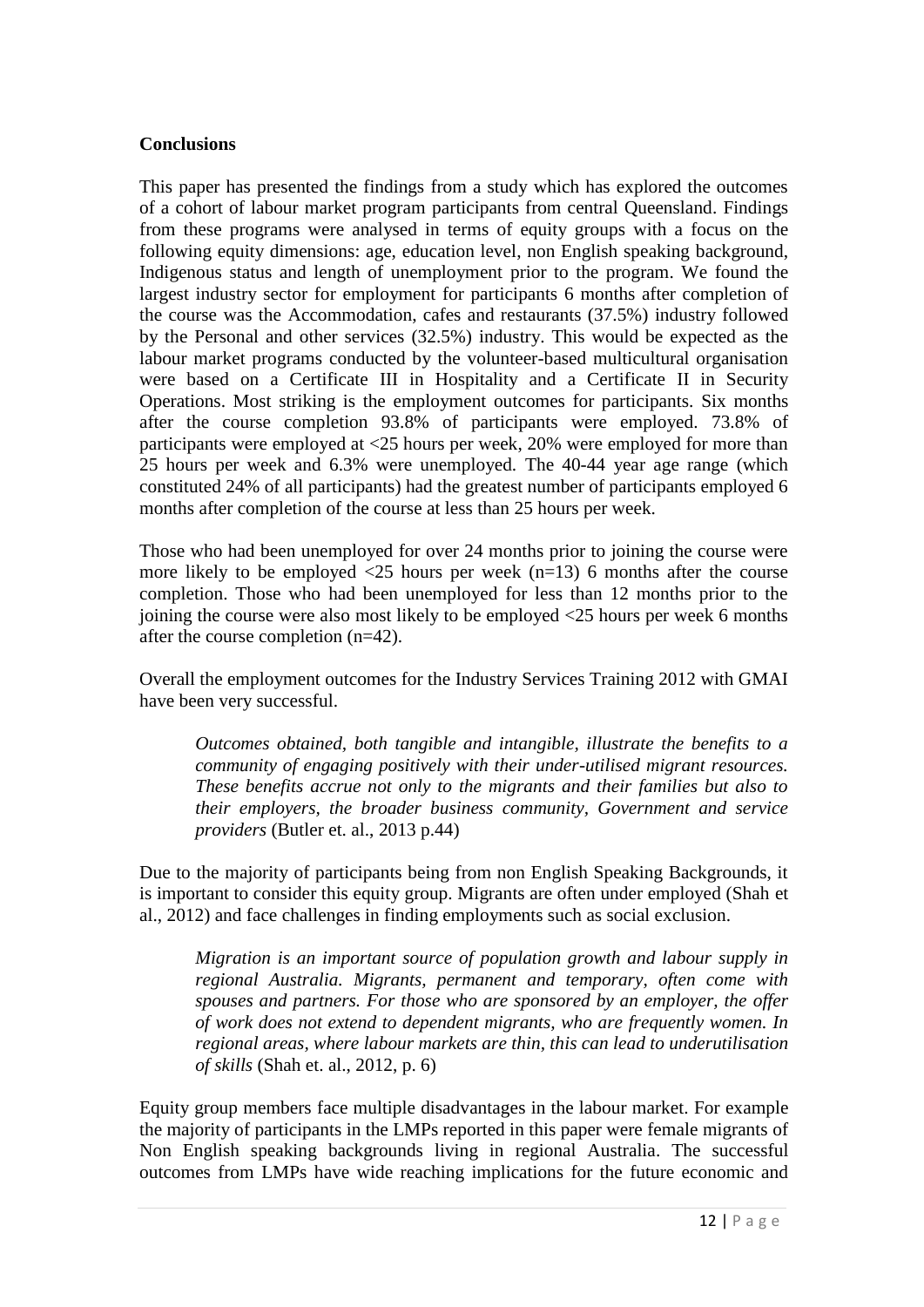social participation of equity groups within regional areas as well as for the regions themselves in terms of widening participation in the local labour market and retaining diverse populations in Australia's regions. The role of the GMAI in providing LMP programs in the region, and the relationships forged between GMAI and local employers to assist employment for equity groups has been a defining feature and contributor to the success of the GMAI LMPs. The civic capital of community based groups is key to creating interconnectedness between the wider and diverse community and local employers.

Future research needs to be conducted to explore what the key characteristics are of successful labour market programs so as to inform the future funding. The labour market programs reported in this study included conversational English, mock interviews, direct contact with employers as guest speakers, guest speakers from Indigenous Traditional Owners, subsidised childcare and facilities to bring young children to class, and a graduation ceremony with food provided by participants from their own country's cuisine (Butler et. al., 2013). The findings from this study point to a key factor being that the programs were conducted by a community based organisation with a sound working knowledge of the issues facing these equity groups and in tune with the general community and employers.

### **References**

ABS. (2013). *Population distribution and structure*. www.abs.gov.au/ausstats/

ABS. (2011). *National Regional Profile: Gladstone (R) (Local Government Area).* http://www.abs.gov.au/

Biddle, N & Cameron, T. (2012). *Potential factors influencing Indigenous education participation and achievement*. Parliament of Australia, Canberra.

Boughton, B., & Durnan, D. (2004). Beyond equity? Indigenous people's rights and the national VET system. *Equity in vocational education and training*. NCVER, Adelaide.

Bowman, K. (2004). Overview. *Equity in vocational education and training*. NCVER, Adelaide.

Butler, C, Beeson, J, Matheson, F, Pfeiffer, L and Cameron, R (2013) *Project Evaluation: Industry Services Training 2012.*

Clarke, A. & Skuterud, M. (2012). Why do immigrant workers in Australia perform better than in Canada? Is it the immigrants or their labour markets? *Canadian Labour Market and Skills Researcher Network Working Paper No. 96.*

COAG. (2013*). COAG meeting, 29 November 2008*. www.coag.gov.au/node/294

Coelli, M., Tabasso, D., & Zakirova, R. (2012). Studying beyond age 25: who does it and what do they gain? *Research Messages 2012*. NVCER, Adelaide.

Cully, M. (2004). Older workers. *Equity in vocational education and training*. NCVER, Adelaide.

Dickie, M., & Fitzgerald, I. (2012). Choice, participation, outcomes: Women in VET*. Research Messages 2012*. NVCER, Adelaide.

Dumbrell, T., de Montfort, R., & Finnegan, W. (2004) Equity in VET: An overview of the data for designated equity groups. *Equity in vocational education and training*. NCVER, Adeaide.

Figgis, J. (2012). Reskilling for encore careers for (what were once) retirement years. *Research Messages 2012*. NVCER, Adelaide.